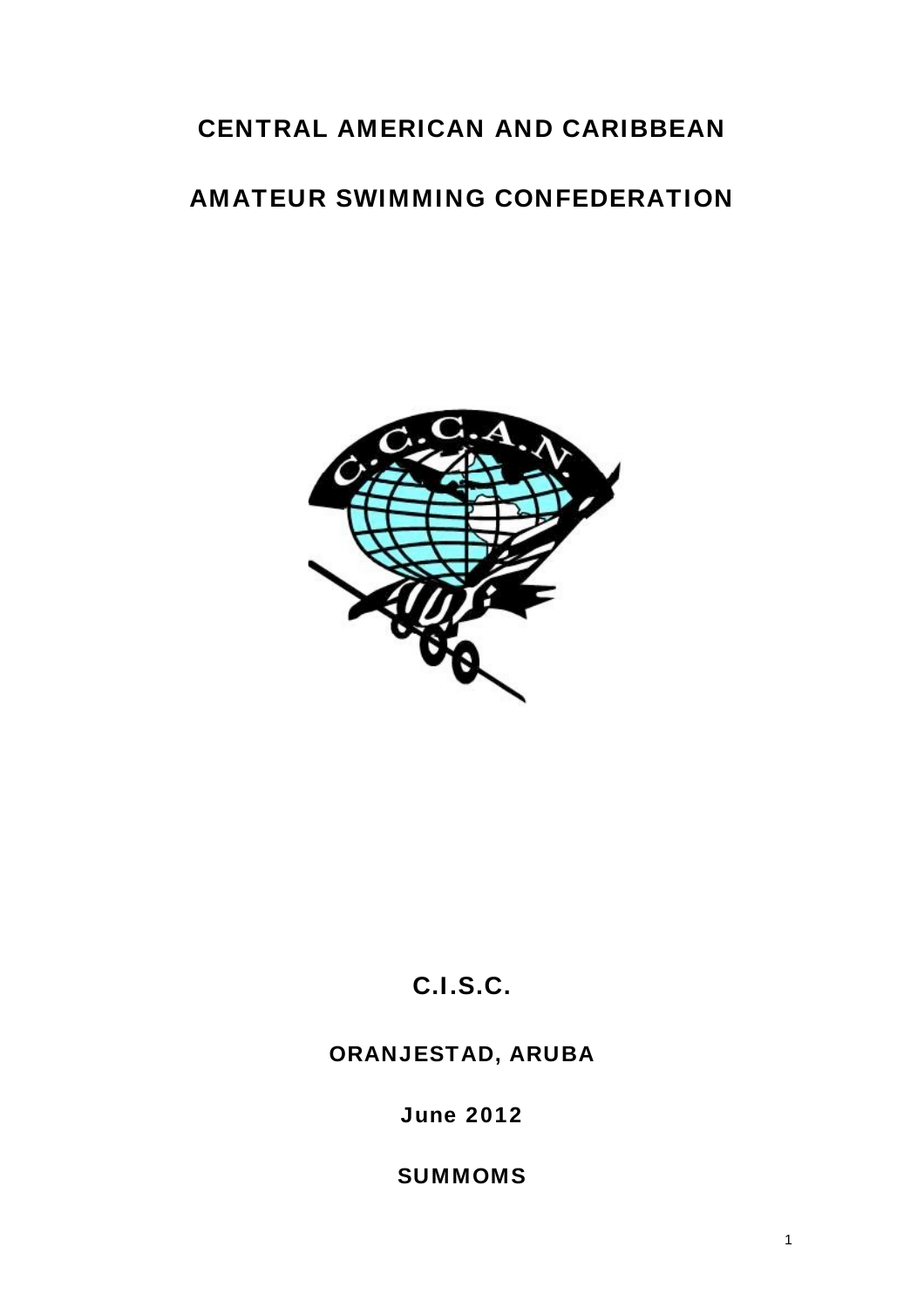# **CENTRAL AMERICAN AND CARIBBEAN SWIMMING AMATEUR CONFEDERATION (C.C.C.A.N.)**

#### **Summons to the IXX Caribbean Island Swimming Championships**

Hereby the C.C.C.A.N summons Member Federations of the Caribbean Islands, Surinam from the South American Swimming Confederation and Guadeloupe and Martinique from the French Swimming Federation, to participate in the abovementioned Championship in accordance with the following requirements:

## **BASIS**

## **1. PARTICIPANTS**

In order to take part in these Championships, participants shall be a member of a dulyconstituted Federation affiliated to this Confederation (CCCAN) or a specially invited Federation. That Federation must be in good standing with CCCAN and in full possession of its rights. Participating teams summoned to these Championships shall represent the country they come from. For the present time, the following countries are considered to be Members of the Confederation through their respective Federations:

| 1. FORMER NETHERLAND ANTILLES | 11. GRENADA                       |
|-------------------------------|-----------------------------------|
| 2. ANTIGUA & BARBUDA          | 12. U.S. VIRGIN ISLANDS           |
| 3. ARUBA                      | <b>13. BRITISH VIRGIN ISLANDS</b> |
| 4. BAHAMAS                    | 14. JAMAICA                       |
| 5. BARBADOS                   | <b>15. PUERTO RICO</b>            |
| 6. BERMUDA                    | 16. ST. KITTS & NEVIS             |
| 7. CAYMAN ISLANDS             | 17. ST. LUCIA                     |
| 8. CUBA                       | 18. ST. VINCENT & THE GRENADINES  |
| 9. DOMINICA                   | <b>19. TRINIDAD &amp; TOBAGO</b>  |
| 10. DOMINICAN REPUBLIC        |                                   |

Surinam residents, although not members of the C.C.C.A.N, can also participate in these Championships through their Federation as long as they receive the endorsement and authorization of the South American Swimming Confederation (CONSANAT) of which they are a member.

Guadeloupe and Martinique residents can also participate through their respective associations provided they likewise received the endorsement and authorization of the French Swimming Federation of which they are a member.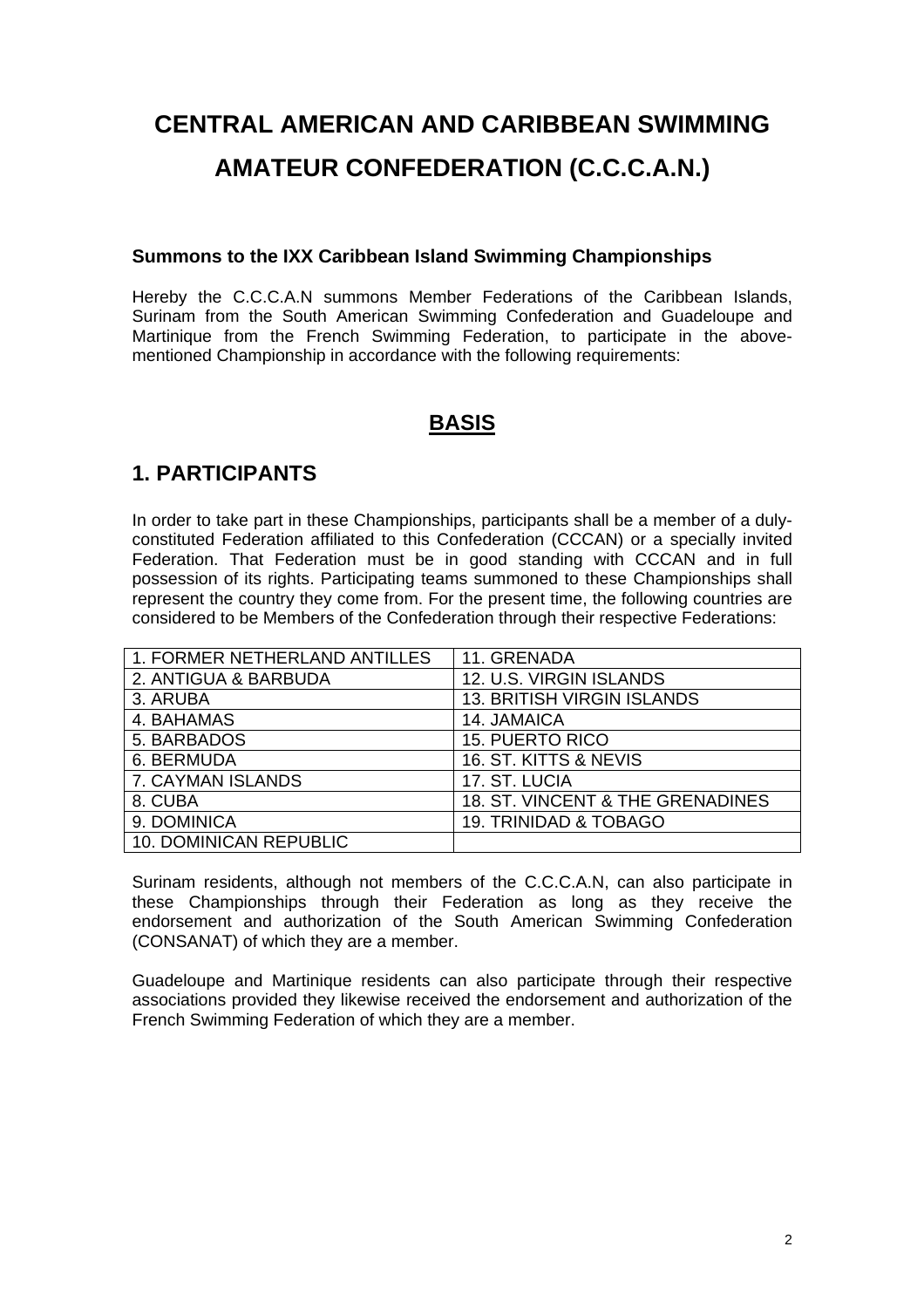## **2. CATEGORIES.**

#### **Swimming**

| 1. | Group "A" | Competitors from 11 to 12 years at December 31,<br>2011 (midnight). Athletes born in 2000 & 1999.          |
|----|-----------|------------------------------------------------------------------------------------------------------------|
| 2. | Group "B" | Competitors from 13 to 14 years at December 31,<br>2011 (midnight). Athletes born in 1998 & 1997.          |
| 3. | Group "C" | Competitors from 15 to 17 years at December 31,<br>2011 (midnight). Athletes born in 1996, 1995 &<br>1994. |
| 4. | Group "D" | Competitors 18 years and Older at December 31,<br>2011 (midnight). Athletes born in 1993 or before.        |

## **Open Water Swimming**

| $1_{-}$ | Group "A" | Competitors from 14 to 17 years at December 31,<br>2011 (midnight). Athletes born in 1997, 1996, 1995<br>& 1994. |
|---------|-----------|------------------------------------------------------------------------------------------------------------------|
| 2.      | Group "B" | Competitors 18 years and Older at December 31,<br>2011 (midnight). Athletes born in 1993 or before               |

#### **Synchronized Swimming:**

| 1. | Group "A" | Competitors 12 years and Younger at<br>December 31, 2012 (midnight). Athletes born in<br>2000 or after.     |
|----|-----------|-------------------------------------------------------------------------------------------------------------|
| 2. | Group "B" | Competitors from 13 to 15 years at December 31,<br>2012 (midnight). Athletes born in 1999, 1998 or<br>1997. |
| 3. | Group "C" | Competitors from 16 to 18 years at December<br>31, 2012 (midnight). Athletes born in 1996, 1995<br>or 1994. |
| 4. | Group "D" | Competitors 19 years and Older at December<br>31, 2012 (midnight). Athletes born in 1993 or<br>before.      |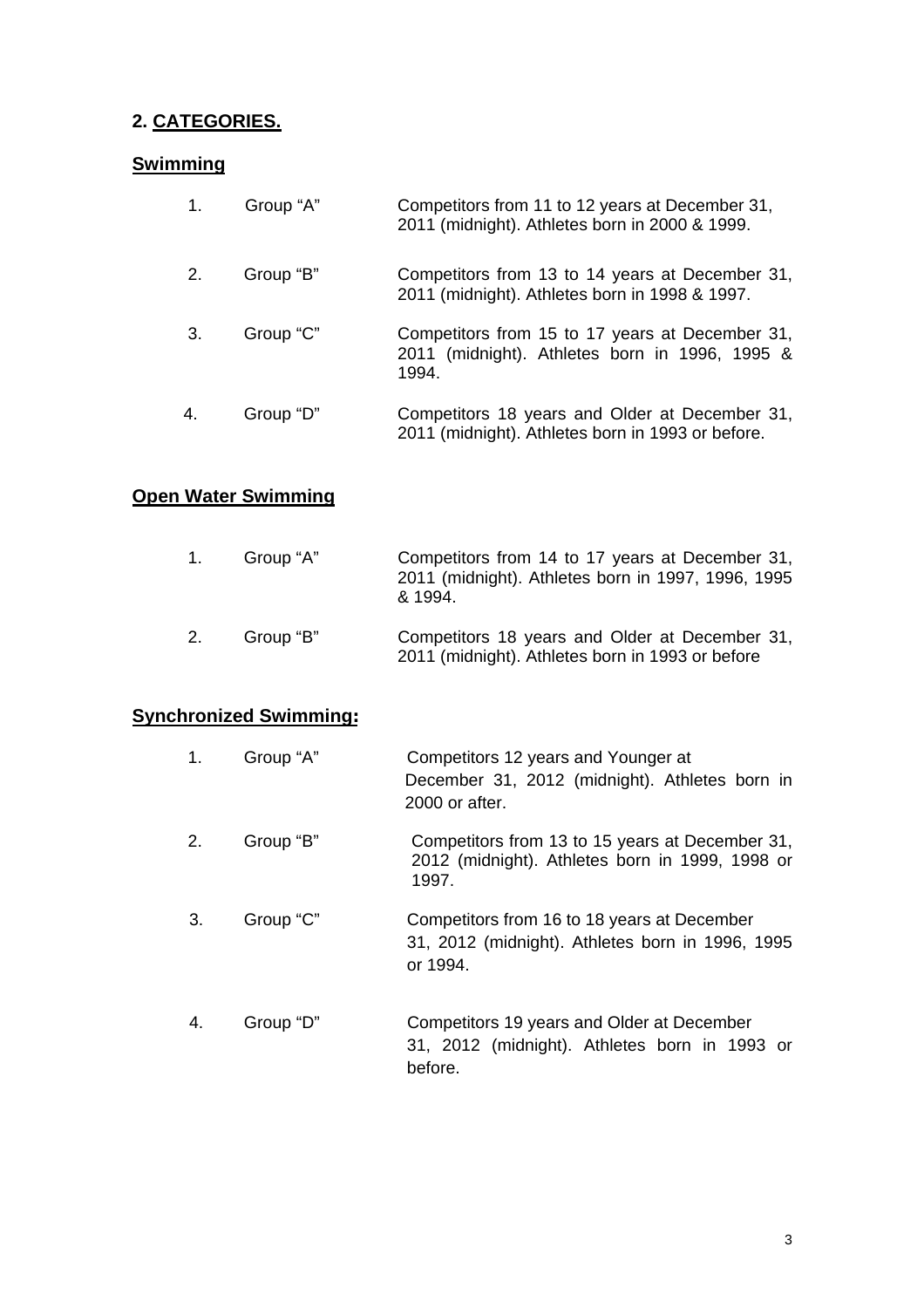## **3. VENUE.**

The Aruba Swimming Federation will be in charge of the organization and holding of these competitions under the supervision of the C.C.C.A.N. Competitions will be held in Oranjestad, Aruba, under the following program:

- 1. Arrival of teams June 21, 2012
- 2. CISC Extraordinary Meeting June 22, 2012 at 09.00 hours
- 3. Technical Meeting June 22, 2012 during the CISC Meeting
- 4. Opening Ceremony June 22 at 18.00 hours
- 5. Competitions from June 23 to June 27, 2012
- 6. CISC Awards Ceremony June 27, 2012, after the Finals and the Closing.
- 7. Departure of teams June 28, 2012.

#### **4. COMPETITORS.**

In order to compete as well as to represent the country entering him or her, the competitor must meet the following requirements:

- 1. Proof of age through an official Birth Certificate or passport.
- 2. Competitor shall be citizen, by birth or naturalization of the nation he represents. (See FINA Rule GR 2.5).
- 3. It is important to take into account what it is stated in FINA Rule GR 1.

#### **5. ENTRIES**

In order to participate, countries shall send their entries by FAX or email to the Organizing Committee of this Championship, addressed to:

Organizing Committee C.I.S.C. 2012 Aruba Swimming Federation Attention: Mrs. Marion Kan FAX (+297-586 0593) E-mail: [mkan\\_aps@yahoo.com](mailto:mkan_@yahoo.com)

**Preliminary entry** (per team) shall be done in written and must be received by the Organizing Committee, at the address included above, **no later than February 15, 2012.** Entries must indicate the following:

- 1. The swimming categories in which the National Federation shall participate.
- 2. The Open Waters Swimming categories in which the National Federation shall participate.
- 3. The Synchronized Swimming categories and events in which the National Federation shall take part.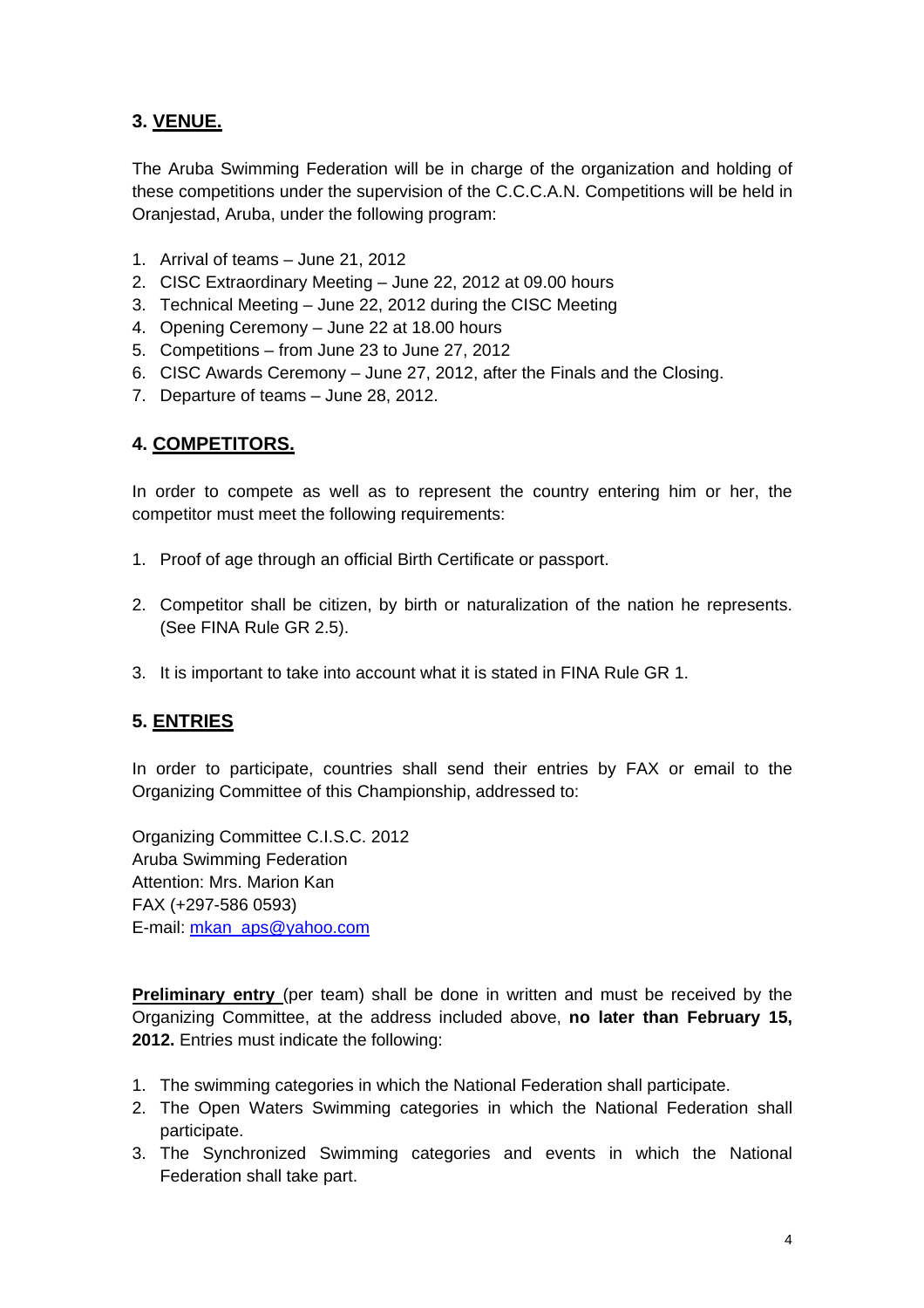4. The approximate number of persons in the official delegation, with the list of female and male athletes as well as the number of officials of the delegation and the Technical Officials.

Though the last day of the preliminary entry shall be on **February 15, 2012**, we shall appreciate if this information is submitted to the Organizing Committee as soon as possible, to give the host country maximum time to arrange local transportation, accommodation and meal.

**The final entries** per group or specific event must be in the hands of the Organizing Committee no later than **May 15th 2012.** The host country shall not be responsible of the expenses incurred by the person or the people in charge of taking in person the final entries to Oranjestad.

#### **To all disciplines, the final entries shall be sent in a format provided by the Organizing Committee.**

#### **6. ENTRIES RULES.**

#### **Swimming**

- 1. Each country can enter a maximum of two (2) competitors per each individual swimming event.
- 2. Each Entry Time submitted must have been achieved in a previous competition recognized by CCCAN otherwise "NT" must be entered.
- 3. There is no limitation concerning the number of events where an individual competitor can participate.
- 4. Substitutes are not allowed to participate in individual events.
- 5. In relay events, each country can entry only a team made up by four (4) competitors. FINA's rule SW 10.13 shall be applied
- 6. No competitor shall be able to participate in a category out of his/her age, even if it were a category of an older age than the competitor.
- 7. The swimmers order in relay events shall be handed to the control table, no later than one hour prior to the beginning of the session in the event competitor shall swim.
- 8. The exact number of dives per competitor shall be handed to the Diving Referee at least 24 hours prior to the official participation of the divers.
- 9. Each country can enter fifty (50) swimming competitors as maximum.

#### **Open Water Swimming**

- 1. Each country shall be able to enter a maximun of three (3) competitors per indiviual event, in men and women.
- 2. Those athletes whose ages are between 14 and 17 years old, will particpate only if they are represented by their parents or the delegate from their country at the championship. The competitors representatives shall sign in before the start of the event and shall be included in the registration form , the exonaration of responsibility.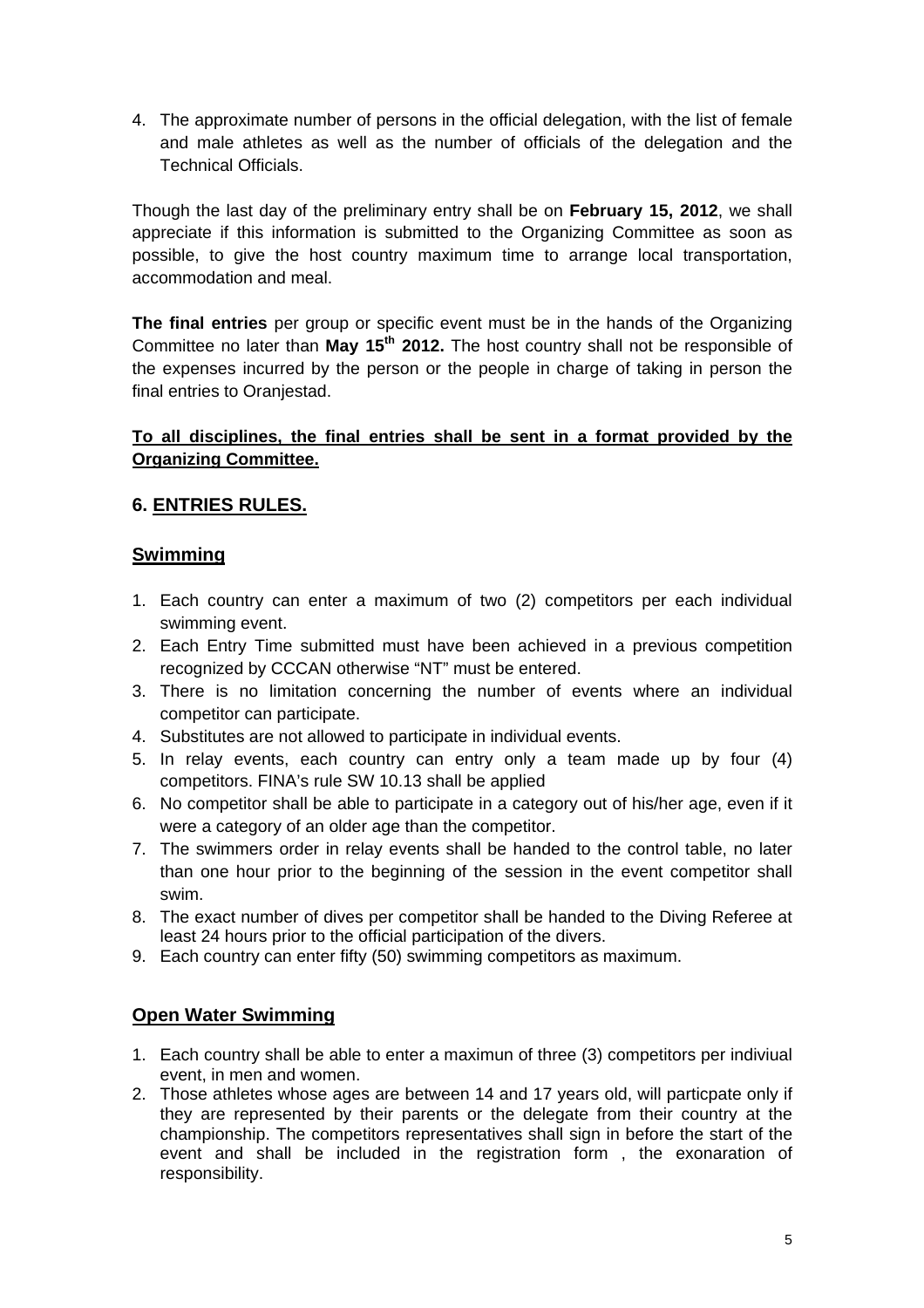- 3. All competitors shall be subject to a compulsorily medical examination in the venue of the event before the start of the event. Information on this will be provided at the Technical Meeting.
- 4. The place and time for the competitions, as well as the plan with the characteristics of the route will be provided to Delegations in the Technical Meeting.

#### **Synchronized Swimming**

- 1. Each country can enter only two (2) solo, two (2) duets and one (1) team per age group.
- 2. The team must be made up by a minimum of four (4) and a maximum of eight (8) competitors.
- 3. No competitor shall participate out of her age group even in an older age group than the age of the competitor.

#### **7. MINIMUM NUMBER OF PARTICIPANTING COUNTRIES.**

To hold a ¨Championship¨ competition in any discipline (Swimming, Open Waters Swimming or Synchronized Swimming) and their respective categories, we shall require the participation of at least two (2) countries.

If in a discipline or event the minimal number of the participating countries is not entered, then the Organizing Committee shall inform the President of the C.C.C.A.N. twenty one (21) days prior to the opening of the Championship (May 31, 2012) who will cancel that event. All participating countries shall be immediately informed on the decision made by the C.C.C.A.N.

#### **8. RULES.**

The championships shall be governed by the Rules of the International Swimming Federation (FINA), applicable at the date the hosting of the Championships is awarded to the host Federation by CCCAN.

#### **9. INTERPRETATIONS.**

The Executive Committee of the CCCAN shall have complete authority to answer and solve any interpretation, resolution and appeal regarding those Championships.

#### **10. JUDGES.**

The CCCAN, shall appoint, at due time, the judges and the referees for the Championships with the proviso that at least 90% of them shall be provided by the host country. The participating Federations can include in their delegations Technical Officials with a maximum of three (3) per discipline. The list with the names and the experience of each technical official proposed shall be submitted with the Final Entries to the President of the CCCAN, to the following address: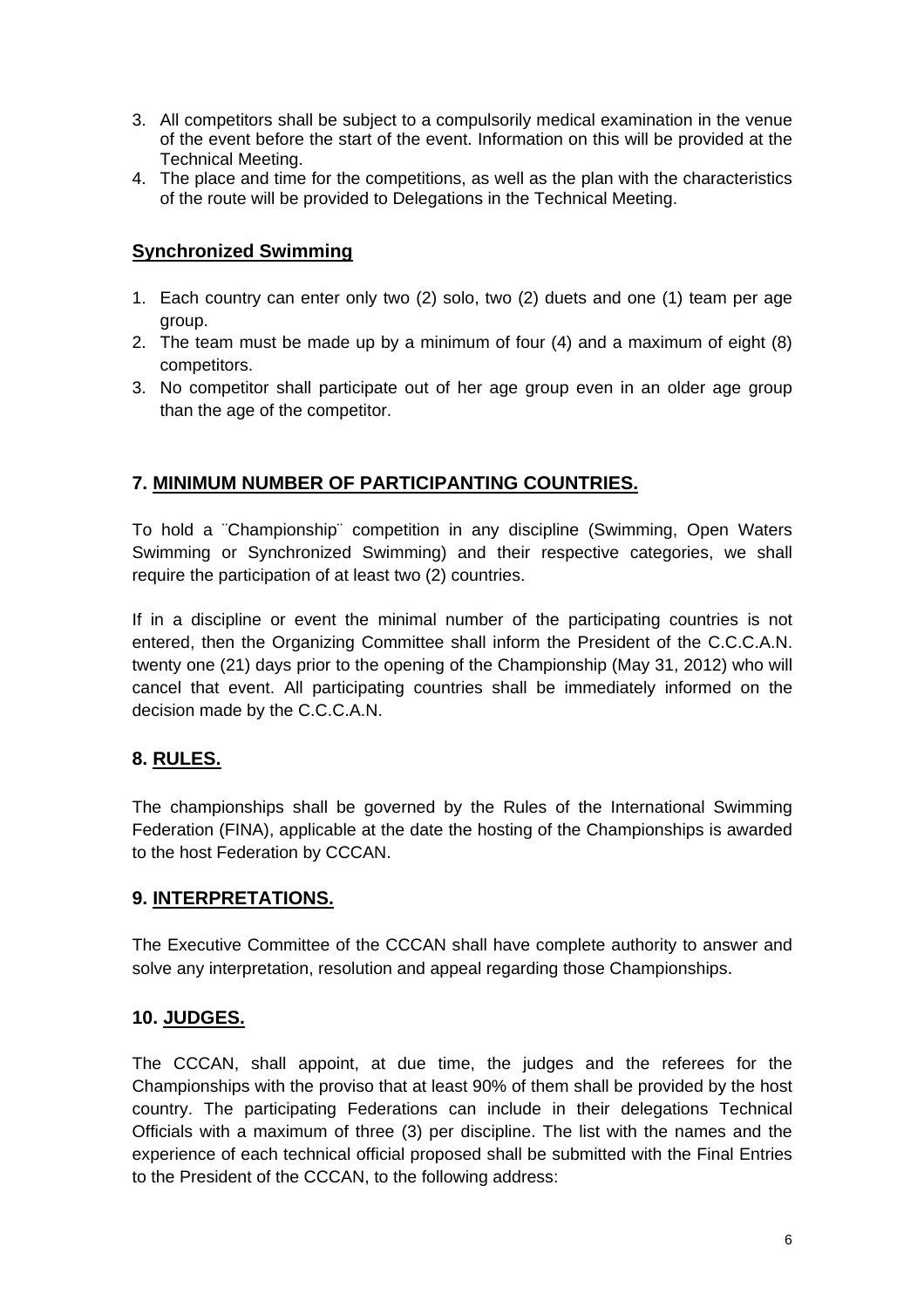Errol E. Clarke P.O. Box 6W, Worthing Christ Church, BARBADOS. Fax: (246) 429-5292 E-mail: eclarke@caribnet.net

Each Federation and the Organizing Committee shall be notified of the technical officials appointed to work at in the Championships.

#### **11. AWARDS.**

Awards up to the eighth place shall be given in each event. A Trophy will be presented to each high point Champion in each of the age categories and disciplines. All of these awards shall have the CCCAN initials.

From the first to the third place, gold, silver and bronze medals shall be given respectively. From fourth to the eight place, certificates shall be awarded.

The frequency of the Award Ceremony shall be announced at the technical meeting, by the representative of the CCCAN. The flags of the three first places shall be raised and the National Anthem of the winner shall be played. Recipients must come to the podium dressed in track suit top and pants and enclosed footware.

In swimming relay, synchronized swimming duets and team events, each participant shall receive the corresponding award for their country.

#### **12. SCORING**

#### In Swimming

First Place, 9 points; Runner-up, 7 points; Third Place, 6 points; Fourth Place, 5 points; Fifth Place, 4 points; Sixth Place, 3 points; Seventh Place, 2 points and Eighth Place, 1 point.

These points will be double for the Relay and Open Water events.

#### In Synchronized Swimming

Points will be awarded the Figures and Routines independently.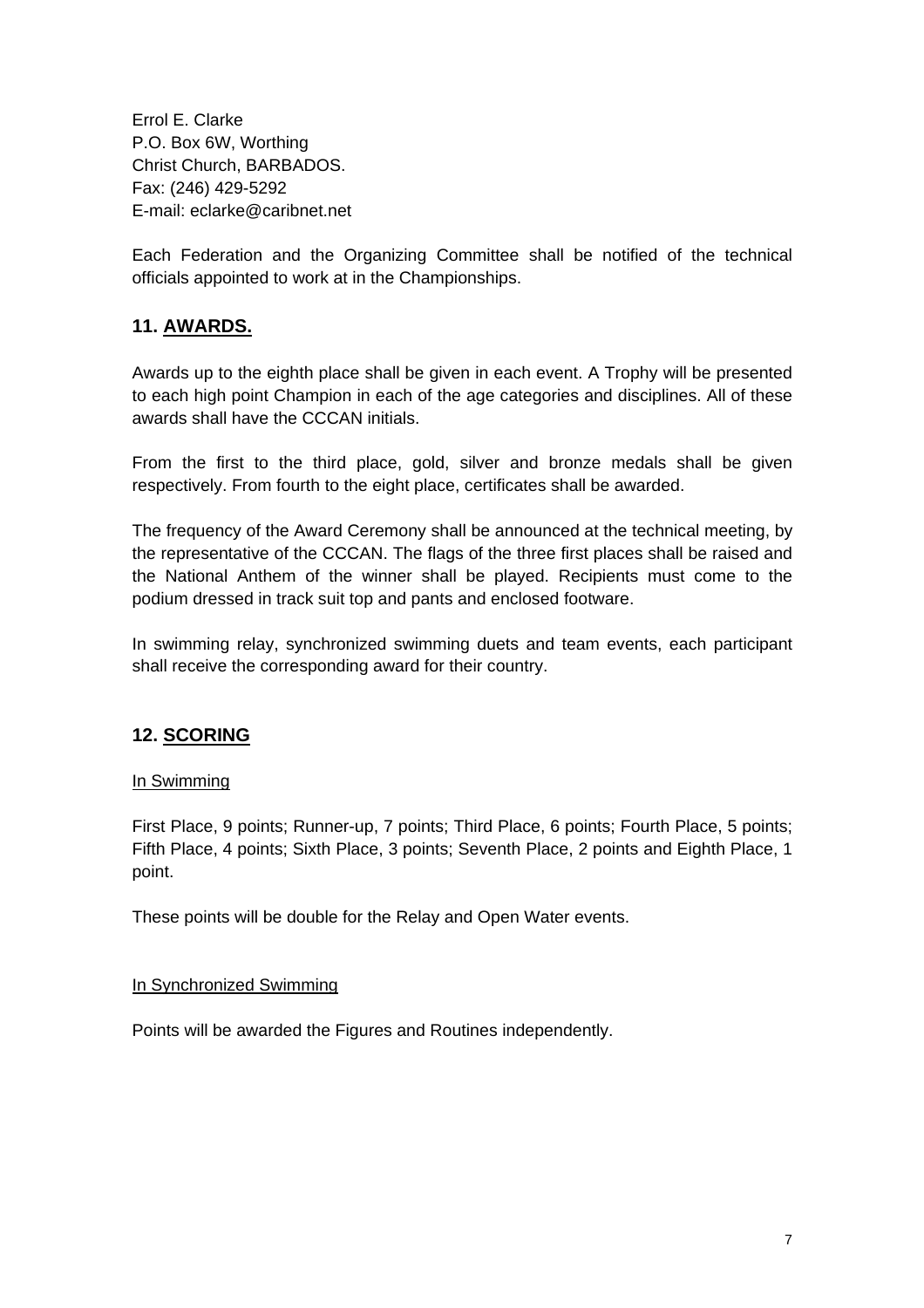| Place          | <b>Figures</b> | Solos  | <b>Duets</b> | Teams  |
|----------------|----------------|--------|--------------|--------|
| 1 <sup>0</sup> | 24 pts         | 24 pts | 36 pts       | 72 pts |
| $2^{\circ}$    | 22 pts         | 22 pts | 33 pts       | 66 pts |
| $3^{\circ}$    | 20 pts         | 20 pts | 30 pts       | 60 pts |
| 4 <sup>0</sup> | 18 pts         | 18 pts | 27 pts       | 54 pts |
| $5^{\circ}$    | 16 pts         | 16 pts | 24 pts       | 48 pts |
| 6 <sup>o</sup> | 14 pts         | 14 pts | 21 pts       | 42 pts |
| $7^\circ$      | 12 pts         | 12 pts | 18 pts       | 36 pts |
| $8^{\circ}$    | 10 pts         | 10 pts | 15 pts       | 30 pts |

Points will be scored on the format stated per events:

Solo and Duet will be awarded greatest scoring per country. The runner-up Solos and Duets will be taken into account for the final scoring of each country, considering its honorary participation.

Independent scoring will be taken in each discipline, category and sex, to decide the Champion Country. The country which achieves the greatest number of points in all the disciplines and categories will be given a trophy.

#### **13. SWIMMING PROGRAM.**

- 1. The preliminary Heats in accordance with the FINA SW 3 Rules will be held in the morning starting at 9:00am and the swimmers with the eight (8) fastest times in each event will swim as finalists in the afternoon on the same day starting at 5:00pm. The ninth (9) and tenth (10) fastest times in the Heats will be designated as alternates for the Finals if one or two of the finalists may not participate in their events.
- 2. The slowest series in 800 metres Women Freestyle and 1500 Men Freestyle will be held in the morning as Time Finals and will be seeded in accordance with FINA Rule SW 3. The (8) swimmers with the best registration time will swim the Final in the afternoon on the same day. The time submitted on the registration form, will be the time used to seed the swimmers. Excepting doping control testing or medical reasons, a**ll the swimmers** registered in the event, will compulsorily have to appear before the **Clerk of Course** upon the event call in the morning, otherwise they shall not be allowed to participate **in the Final in the afternoon.**
- 3. The swimming pool will be open ninety (90) minutes before each competition session.

#### **14. OPEN WATER SWIMMING**

- 1. The event to be swum will be 5 kilometres, both categories and sex, in the morning.
- 2. The competition circuit will be totally marked on the day before the event. The venue shall guarantee the indispensable support for the training at the facility.
- 3. According to the number of participants and the technical features of the competition line, the Technical Committee will inform at the Technical Meeting whether one or two exits will be allowed.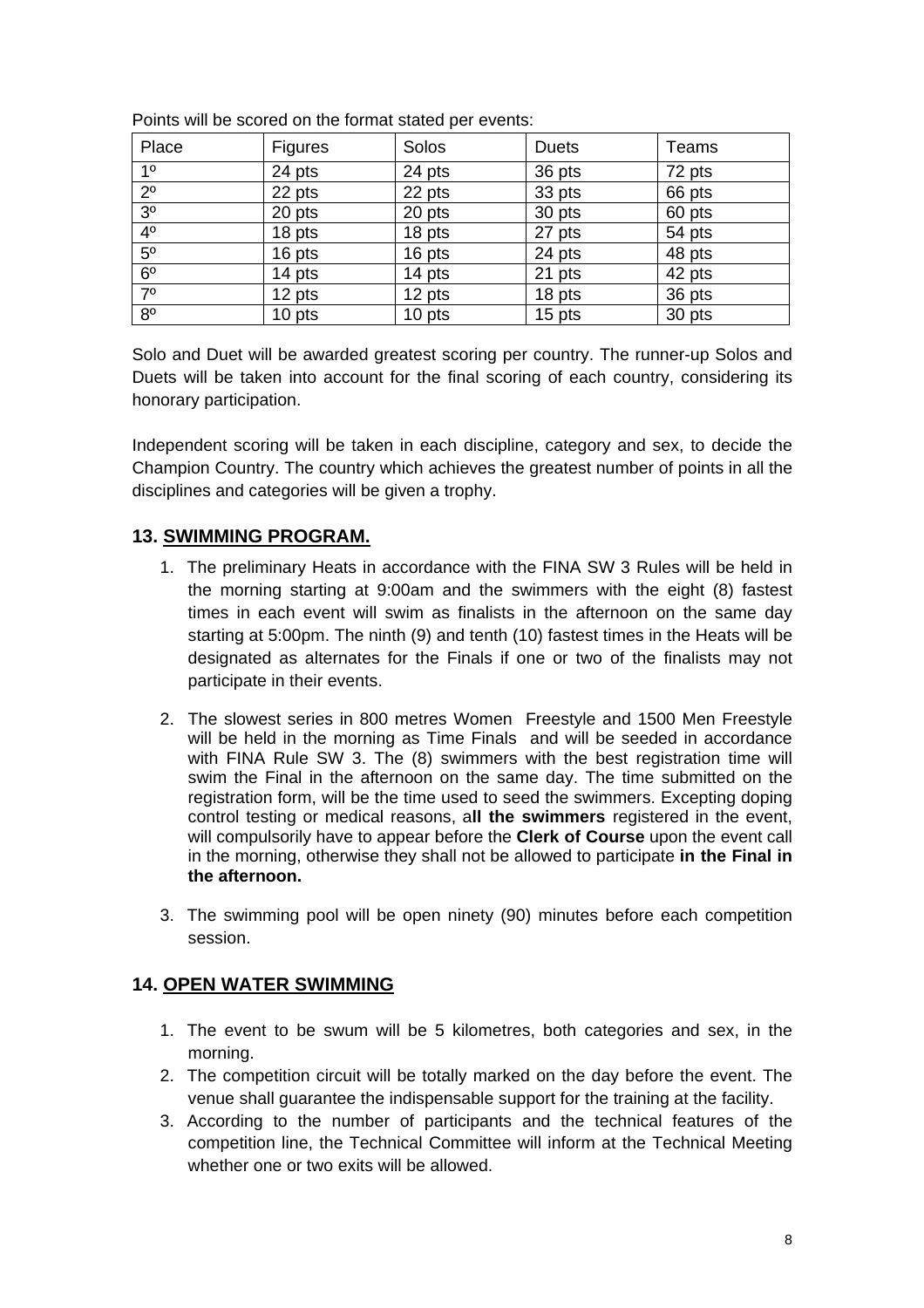#### **15. SYNCHRONIZED SWIMMING PROGRAM**

The Synchronized Swimming Program will be in accordance with the provision on the FINA book. The order and development of the competetions will be set in accordance with the number of participants in each category, so that the final order of the EVENTS will be organized according to the preliminary registrations. All of this, will be discussed at the Technical Meeting.

At the time of submitting the Final Entries, the participating countries shall inform the Organizing Committee of the Categories and the Events in which they intend to compete.

Fourteen (14) days after receipt of the Prelininary Entries, the Organizing Committee shall send the afilliated and invited countries the information concerning FINA "SS 24.2" Regulation corresponding to the diagram and pool depth, as well as the music formats.

#### **16. EXPENSES.**

Each country will have the right to include in its Delegation, at the rate stated below, the Team Officials as follows:

#### **A. Swimming**

- a. Delegations made of 10 or less swimmers, 3 Team Officials.
- b. Delegations made of more than 10 but less than 31 swimmers, 4 Team Officials.
- c. Delegations made of more than 30, but less than 51 swimmers, 5 Team Officials.
- d. Delegations made of more than 50, 6 Team Officials.

#### **B. Open Water** – 2 Team Officials

#### **C. Synchronized Swimming** – 3 Team Officials

#### **D. Daily Rates**

Every visiting country shall pay the Organizing Committee \$55.00 USD per day for accommodation and three meals for each member of the Official Delegation plus an additional fixed fee of \$30.00 for transportation.

The Organizing Committee will provide local transportation, including the International Airport - Village round trip, meals and accommodation from June 21, 2012 to June 28, 2012.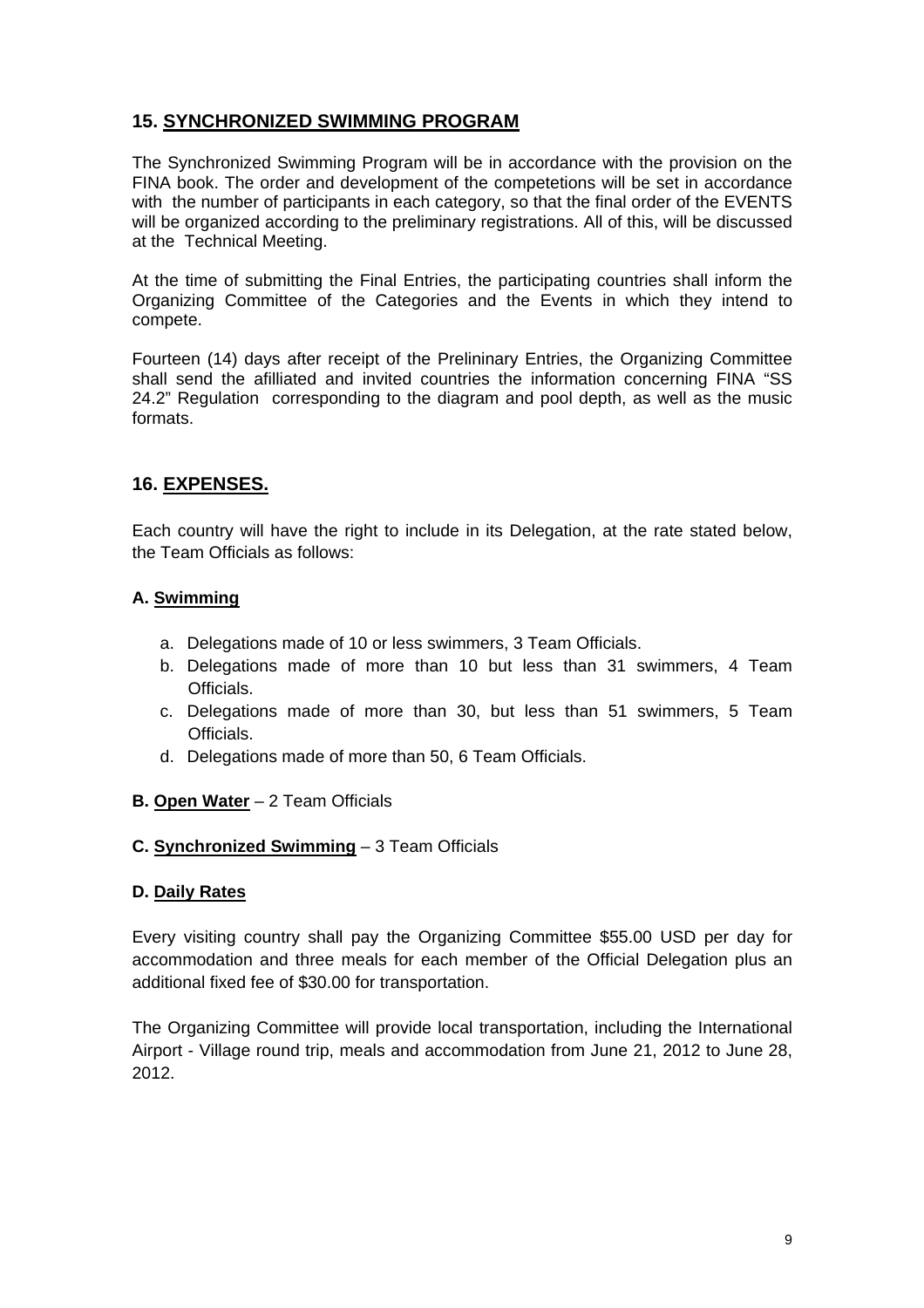## **17. POOLS AND VILLAGES.**

The pools to be used are as follows:

- Swimming at the Piscina Olimpico Roly Bissilik in Savaneta
- Synchronized Swimming at the Piscina Olimpico Roly Bissilik in Savaneta
- Open Waters, along the seafront area of Eagle Beach Strip.

#### **18. SWIMMING SCHEDULE**

 **First Day: June 23, 2012** 

| $1 - 2$   | 200 M Individual Medley | $11 - 12$            |
|-----------|-------------------------|----------------------|
| $3-4$     | 400 M Individual Medley | $13 - 14$            |
| $5-6$     | 400 M Individual Medley | $15 - 17$            |
| $7-8$     | 400 M Individual Medley | <b>18 &amp; Over</b> |
| $9 - 10$  | 100 M Back              | $11 - 12$            |
| $11 - 12$ | 200 M Freestyle         | $13 - 14$            |
| $13 - 14$ | 100 M Freestyle         | $15 - 17$            |
| $15 - 16$ | 100 M Freestyle         | <b>18 &amp; Over</b> |
| $17 - 18$ | 100 M Freestyle         | $11 - 12$            |
| 19-20     | 50 M Butterfly          | <b>18 &amp; Over</b> |
| $21 - 22$ | 50 M Butterfly          | $15 - 17$            |
| 23-24     | 50 M Butterfly          | $13 - 14$            |
| $25 - 26$ | 50 M Butterfly          | $11 - 12$            |
| $27 - 28$ | 400 M Freestyle Relay   | <b>18 &amp; Over</b> |
| 29-30     | 400 M Freestyle Relay   | $15 - 17$            |
|           |                         |                      |

#### **Second Day: June 24, 2012**

| $31 - 32$ | 200 M Freestyle       | $15 - 17$            |
|-----------|-----------------------|----------------------|
| 33-34     | 200 M Freestyle       | <b>18 &amp; Over</b> |
| 35-36     | 50 M Freestyle        | $13 - 14$            |
| 37-38     | 100 M Backstroke      | $15 - 17$            |
| 39-40     | 100 M Backstroke      | <b>18 &amp; Over</b> |
| 41-42     | 200 M Butterfly       | $11 - 12$            |
| 43-44     | 100 M Butterfly       | $13 - 14$            |
| 45-46     | 100 M Butterfly       | $15 - 17$            |
| 47-48     | 100 M Butterfly       | <b>18 &amp; Over</b> |
| 49-50     | 200 M Breaststroke    | $11 - 12$            |
| $51 - 52$ | 200 M Breaststroke    | $13 - 14$            |
| 53-54     | 200 M Breaststroke    | $15 - 17$            |
| 55-56     | 200 M Breaststroke    | <b>18 &amp; Over</b> |
| 57-58     | 400 M Freestyle Relay | $11 - 12$            |
| 59-60     | 400 M Freestyle Relay | $13 - 14$            |
|           |                       |                      |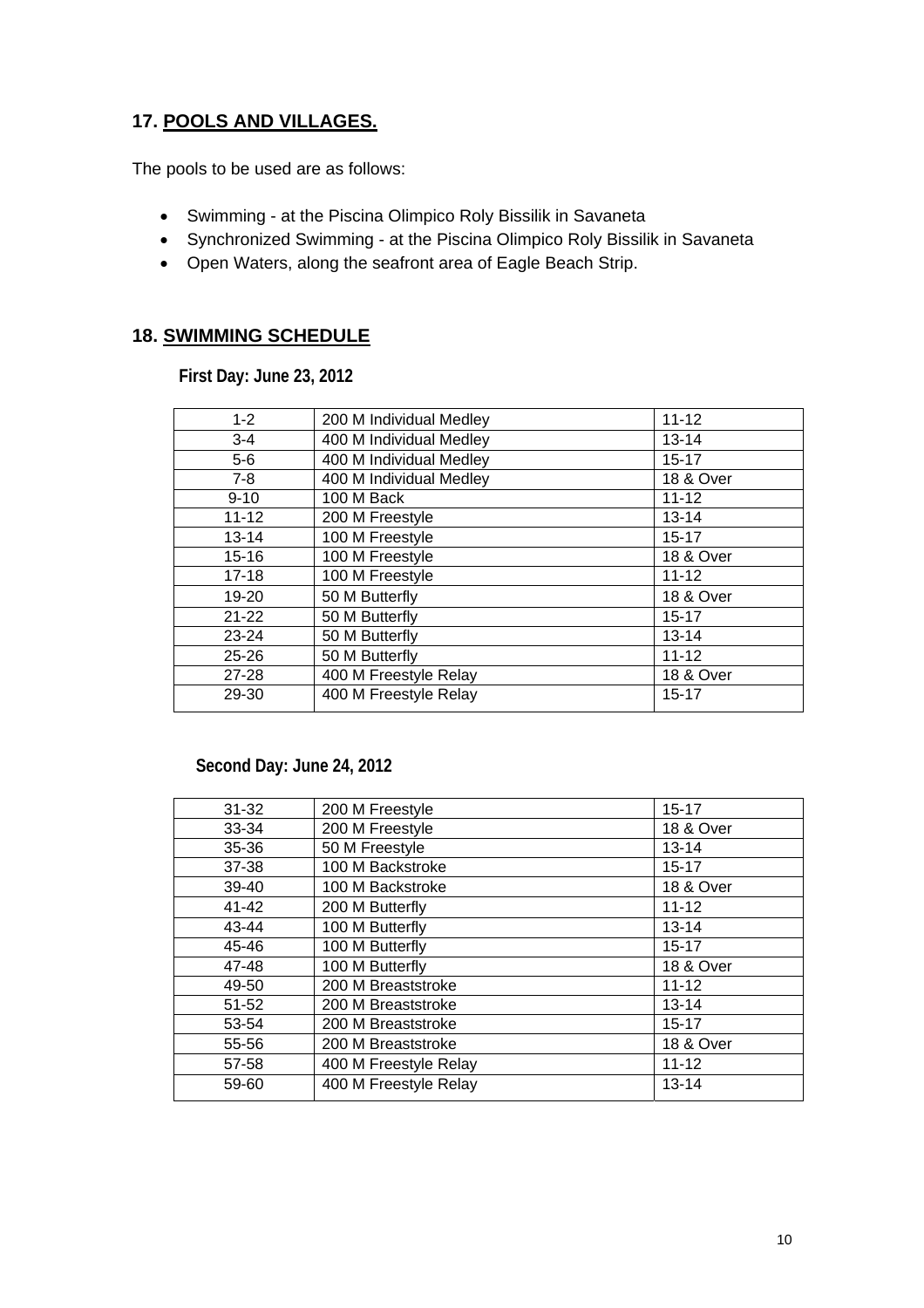## **Third Day: June 25, 2012**

| 61-62     | 800/1500 M Freestyle  | $13 - 14$            |
|-----------|-----------------------|----------------------|
| 63-64     | 50 M Freestyle        | $15 - 17$            |
| 65-66     | 50 M Freestyle        | 18 & Over            |
| 67-68     | 100 M Butterfly       | $11 - 12$            |
| 69-70     | 200 M Butterfly       | $13 - 14$            |
| $71 - 72$ | 200 M Butterfly       | $15 - 17$            |
| 73-74     | 200 M Butterfly       | <b>18 &amp; Over</b> |
| 75-76     | 50 M Backstroke       | $11 - 12$            |
| 77-78     | 50 M Backstroke       | $13 - 14$            |
| 79-80     | 50 M Backstroke       | $15 - 17$            |
| 81-82     | 50 M Backstroke       | 18 & Over            |
| 83-84     | 100 M Breast          | $13 - 14$            |
| 85-86     | 200 M Freestyle       | $11 - 12$            |
| 87-88     | 800 M Freestyle Relay | $15 - 17$            |
| 89-90     | 800 M Freestyle Relay | <b>18 &amp; Over</b> |

## **Fourth Day: June 26, 2012**

| 91-92   | 400 M Freestyle    | <b>18 &amp; Over</b> |
|---------|--------------------|----------------------|
| 93-94   | 400 M Freestyle    | $15 - 17$            |
| 95-96   | 400 M Freestyle    | $13 - 14$            |
| 97-98   | 400 M Freestyle    | $11 - 12$            |
| 99-100  | 50 M Breaststroke  | <b>18 &amp; Over</b> |
| 101-102 | 50 M Breaststroke  | $15 - 17$            |
| 103-104 | 50 M Breaststroke  | $13 - 14$            |
| 105-106 | 50 M Breaststroke  | $11 - 12$            |
| 107-108 | 200 M Backstroke   | <b>18 &amp; Over</b> |
| 109-110 | 200 M Backstroke   | $15 - 17$            |
| 111-112 | 200 M Backstroke   | $13 - 14$            |
| 113-114 | 200 M Backstroke   | $11 - 12$            |
| 115-116 | 400 M Medley Relay | <b>18 &amp; Over</b> |
| 117-118 | 400 M Medley Relay | $15 - 17$            |

**Fifth Day: June 27, 2012** 

| 119-120 | 100 M Freestyle         | $13 - 14$            |
|---------|-------------------------|----------------------|
| 121-122 | 50 M Freestyle          | $11 - 12$            |
| 123-124 | 100 M Freestyle         | <b>18 &amp; Over</b> |
| 125-126 | 100 M Breaststroke      | $15 - 17$            |
| 127-128 | 100 M Breaststroke      | $11 - 12$            |
| 129-130 | 100 M Backstroke        | $13 - 14$            |
| 131-132 | 800/1500 M Freestyle    | $15 - 17$            |
| 133-134 | 800/1500 M Freestyle    | <b>18 &amp; Over</b> |
| 135-136 | 200 M Individual Medley | $13 - 14$            |
| 137-138 | 200 M Individual Medley | $15 - 17$            |
| 139-140 | 200 M Individual Medley | 18 & Over            |
| 141-142 | 400 M Medley Relay      | $11 - 12$            |
| 143-144 | 400 M Medley Relay      | $13 - 14$            |